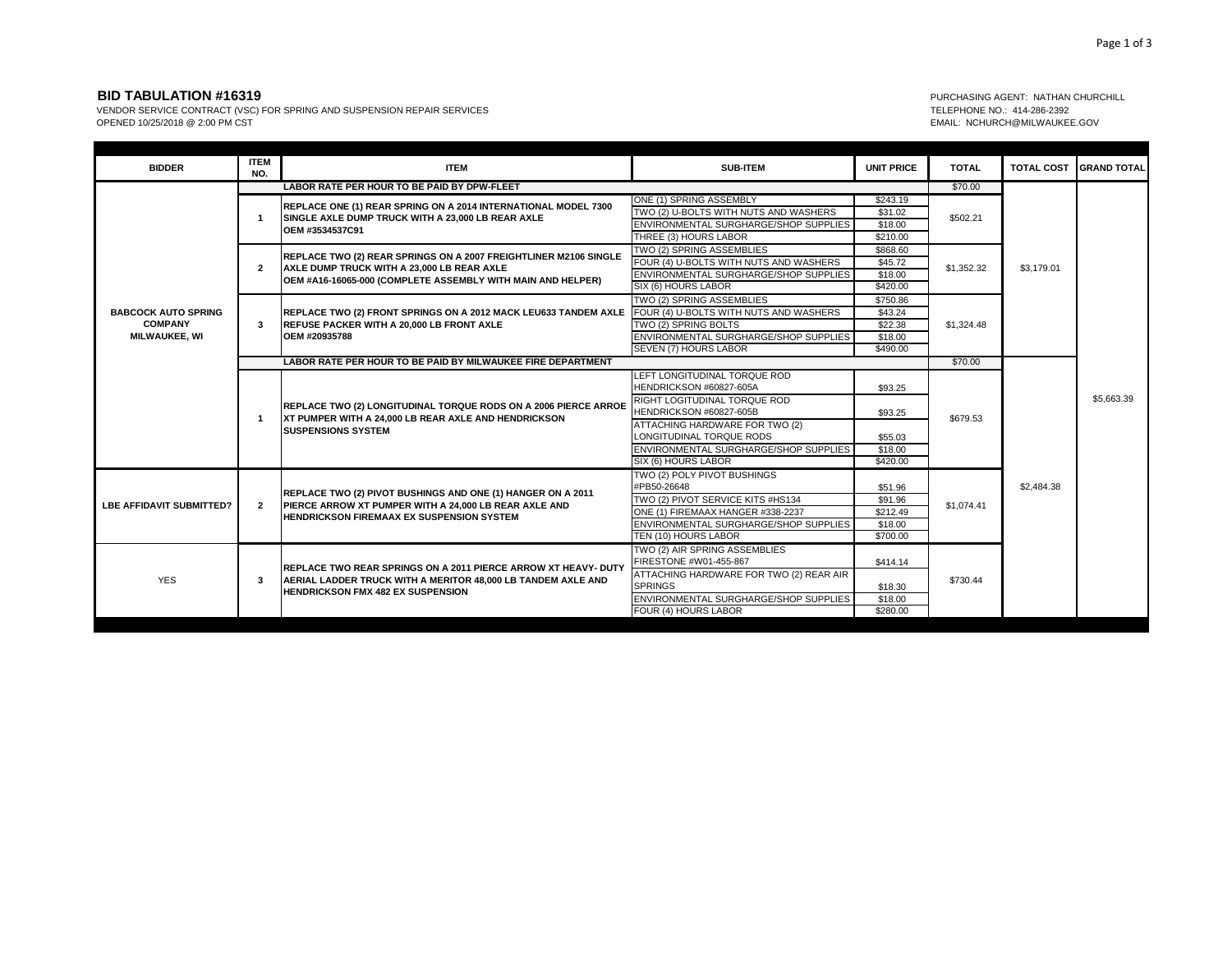## **BID TABULATION #16319** PURCHASING AGENT: NATHAN CHURCHILL

VENDOR SERVICE CONTRACT (VSC) FOR SPRING AND SUSPENSION REPAIR SERVICES<br>OPENED 10/25/2018 @ 2:00 PM CST CONTRACT (VSC) FOR SPRING AND SUSPENSION REPAIR SERVICES

EMAIL: NCHURCH@MILWAUKEE.GOV

| <b>BIDDER</b>                                                                   | <b>ITEM</b><br>NO.                                          | <b>ITEM</b>                                                                                                                                                                          | <b>SUB-ITEM</b>                                                                                           | <b>UNIT PRICE</b>              | <b>TOTAL</b>           | <b>TOTAL COST</b> | <b>GRAND TOTAL</b> |
|---------------------------------------------------------------------------------|-------------------------------------------------------------|--------------------------------------------------------------------------------------------------------------------------------------------------------------------------------------|-----------------------------------------------------------------------------------------------------------|--------------------------------|------------------------|-------------------|--------------------|
|                                                                                 |                                                             | LABOR RATE PER HOUR TO BE PAID BY DPW-FLEET                                                                                                                                          |                                                                                                           |                                |                        |                   |                    |
| <b>MILWAUKEE SPRING &amp;</b><br><b>ALIGNMENT, INC.</b><br><b>WAUWATOSA, WI</b> |                                                             | REPLACE ONE (1) REAR SPRING ON A 2014 INTERNATIONAL MODEL 7300<br>SINGLE AXLE DUMP TRUCK WITH A 23,000 LB REAR AXLE                                                                  | ONE (1) SPRING ASSEMBLY<br>TWO (2) U-BOLTS WITH NUTS AND WASHERS<br>ENVIRONMENTAL SURGHARGE/SHOP SUPPLIES | \$305.00<br>\$43.14<br>\$15.00 | \$558.14<br>\$1,216.78 | \$3,024.10        |                    |
|                                                                                 |                                                             | OEM #3534537C91                                                                                                                                                                      | THREE (3) HOURS LABOR                                                                                     | \$195.00                       |                        |                   |                    |
|                                                                                 |                                                             |                                                                                                                                                                                      | TWO (2) SPRING ASSEMBLIES                                                                                 | \$729.62                       |                        |                   |                    |
|                                                                                 |                                                             | <b>REPLACE TWO (2) REAR SPRINGS ON A 2007 FREIGHTLINER M2106 SINGLE</b><br>AXLE DUMP TRUCK WITH A 23,000 LB REAR AXLE<br>OEM #A16-16065-000 (COMPLETE ASSEMBLY WITH MAIN AND HELPER) | FOUR (4) U-BOLTS WITH NUTS AND WASHERS                                                                    | \$82.16                        |                        |                   |                    |
|                                                                                 | $\overline{2}$                                              |                                                                                                                                                                                      | ENVIRONMENTAL SURGHARGE/SHOP SUPPLIES                                                                     | \$15.00                        |                        |                   |                    |
|                                                                                 |                                                             |                                                                                                                                                                                      | SIX (6) HOURS LABOR                                                                                       | \$390.00                       |                        |                   |                    |
|                                                                                 |                                                             | REPLACE TWO (2) FRONT SPRINGS ON A 2012 MACK LEU633 TANDEM AXLE FOUR (4) U-BOLTS WITH NUTS AND WASHERS<br>REFUSE PACKER WITH A 20,000 LB FRONT AXLE<br>OEM #20935788                 | TWO (2) SPRING ASSEMBLIES                                                                                 | \$691.22                       |                        |                   |                    |
|                                                                                 |                                                             |                                                                                                                                                                                      |                                                                                                           | \$57.96                        | \$1,249.18             |                   |                    |
|                                                                                 | 3                                                           |                                                                                                                                                                                      | TWO (2) SPRING BOLTS                                                                                      | \$30.00                        |                        |                   |                    |
|                                                                                 |                                                             |                                                                                                                                                                                      | ENVIRONMENTAL SURGHARGE/SHOP SUPPLIES                                                                     | \$15.00                        |                        |                   |                    |
|                                                                                 |                                                             |                                                                                                                                                                                      | SEVEN (7) HOURS LABOR                                                                                     | \$455.00                       |                        |                   |                    |
|                                                                                 | LABOR RATE PER HOUR TO BE PAID BY MILWAUKEE FIRE DEPARTMENT |                                                                                                                                                                                      |                                                                                                           |                                | \$85.00                |                   |                    |
|                                                                                 | -1                                                          | <b>REPLACE TWO (2) LONGITUDINAL TORQUE RODS ON A 2006 PIERCE ARROE</b><br>XT PUMPER WITH A 24,000 LB REAR AXLE AND HENDRICKSON<br><b>SUSPENSIONS SYSTEM</b>                          | LEFT LONGITUDINAL TORQUE ROD<br>HENDRICKSON #60827-605A<br>RIGHT LOGITUDINAL TORQUE ROD                   | \$105.73                       | \$782.26               | \$2,686.32        | \$5,710.42         |
|                                                                                 |                                                             |                                                                                                                                                                                      | HENDRICKSON #60827-605B                                                                                   | \$105.73                       |                        |                   |                    |
|                                                                                 |                                                             |                                                                                                                                                                                      | ATTACHING HARDWARE FOR TWO (2)<br>LONGITUDINAL TORQUE RODS                                                | \$45.80                        |                        |                   |                    |
|                                                                                 |                                                             |                                                                                                                                                                                      | ENVIRONMENTAL SURGHARGE/SHOP SUPPLIES                                                                     | \$15.00                        |                        |                   |                    |
|                                                                                 |                                                             |                                                                                                                                                                                      | SIX (6) HOURS LABOR                                                                                       | \$510.00                       |                        |                   |                    |
| <b>LBE AFFIDAVIT SUBMITTED?</b>                                                 | $\overline{2}$                                              | <b>REPLACE TWO (2) PIVOT BUSHINGS AND ONE (1) HANGER ON A 2011</b><br>PIERCE ARROW XT PUMPER WITH A 24,000 LB REAR AXLE AND<br><b>HENDRICKSON FIREMAAX EX SUSPENSION SYSTEM</b>      | TWO (2) POLY PIVOT BUSHINGS<br>#PB50-26648                                                                | \$70.92                        | \$1,256.70             |                   |                    |
|                                                                                 |                                                             |                                                                                                                                                                                      | TWO (2) PIVOT SERVICE KITS #HS134                                                                         | \$80.00                        |                        |                   |                    |
|                                                                                 |                                                             |                                                                                                                                                                                      | ONE (1) FIREMAAX HANGER #338-2237                                                                         | \$240.78                       |                        |                   |                    |
|                                                                                 |                                                             |                                                                                                                                                                                      | ENVIRONMENTAL SURGHARGE/SHOP SUPPLIES                                                                     | \$15.00                        |                        |                   |                    |
|                                                                                 |                                                             |                                                                                                                                                                                      | TEN (10) HOURS LABOR                                                                                      | \$850.00                       |                        |                   |                    |
| N/A                                                                             | 3                                                           | <b>IREPLACE TWO REAR SPRINGS ON A 2011 PIERCE ARROW XT HEAVY- DUTY</b><br>AERIAL LADDER TRUCK WITH A MERITOR 48,000 LB TANDEM AXLE AND<br><b>HENDRICKSON FMX 482 EX SUSPENSION</b>   | TWO (2) AIR SPRING ASSEMBLIES<br>FIRESTONE #W01-455-867                                                   | \$240.28                       | \$647.36               |                   |                    |
|                                                                                 |                                                             |                                                                                                                                                                                      | ATTACHING HARDWARE FOR TWO (2) REAR AIR<br><b>SPRINGS</b>                                                 | \$52.08                        |                        |                   |                    |
|                                                                                 |                                                             |                                                                                                                                                                                      | ENVIRONMENTAL SURGHARGE/SHOP SUPPLIES                                                                     | \$15.00                        |                        |                   |                    |
|                                                                                 |                                                             |                                                                                                                                                                                      |                                                                                                           | FOUR (4) HOURS LABOR           | \$340.00               |                   |                    |